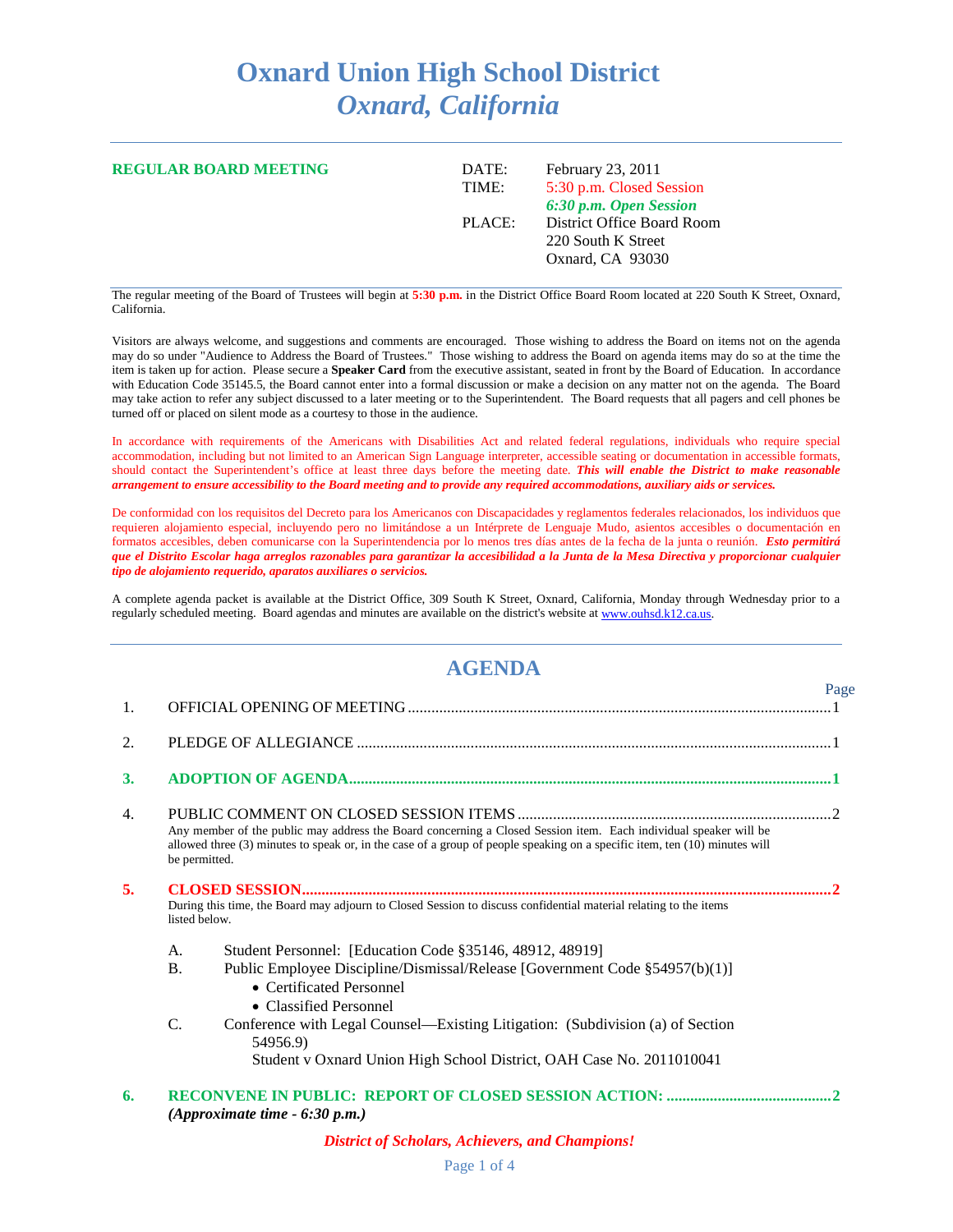Board Meeting Agenda February 23, 2011

| 7. |           |                                                                                                                                                                                                                                                                                                                                                                                                                                                                           | Page |
|----|-----------|---------------------------------------------------------------------------------------------------------------------------------------------------------------------------------------------------------------------------------------------------------------------------------------------------------------------------------------------------------------------------------------------------------------------------------------------------------------------------|------|
|    |           | Those persons wishing to address the Board may do so at this time by completing a Speaker Card, located on the<br>back table, and presenting it to the recording secretary. Please address your comments to the Board President.<br>Individual presentations are limited to three (3) minutes each, or in the case of a group of people speaking on a<br>specific item, ten (10) minutes will be permitted. Please refer to the complete text of Oxnard Union High School |      |
|    |           | District Board Policy 910: Procedures for Communicating with the Board of Trustees.                                                                                                                                                                                                                                                                                                                                                                                       |      |
| 8. |           | <b>SUPERINTENDENT'S REPORTS:</b>                                                                                                                                                                                                                                                                                                                                                                                                                                          |      |
|    | A.        |                                                                                                                                                                                                                                                                                                                                                                                                                                                                           |      |
|    | <b>B.</b> |                                                                                                                                                                                                                                                                                                                                                                                                                                                                           |      |
|    | $C$ .     |                                                                                                                                                                                                                                                                                                                                                                                                                                                                           |      |
| 9. |           | <b>CONSENT CALENDAR:</b>                                                                                                                                                                                                                                                                                                                                                                                                                                                  |      |
|    | А.        |                                                                                                                                                                                                                                                                                                                                                                                                                                                                           |      |
|    | <b>B.</b> | Consideration of Approval of Student Expulsion by Voluntary Agreement of the School<br>Principal, the Student, and the Students' Parent/Guardian, as per Board Policy 5144,                                                                                                                                                                                                                                                                                               |      |
|    | C.        | Consideration of Approval of Student Readmission from Expulsion, as per Board Policy                                                                                                                                                                                                                                                                                                                                                                                      |      |
|    |           |                                                                                                                                                                                                                                                                                                                                                                                                                                                                           |      |
|    | D.        | Consideration of Denial of Student Readmission from Expulsion, as per Board Policy                                                                                                                                                                                                                                                                                                                                                                                        |      |
|    |           |                                                                                                                                                                                                                                                                                                                                                                                                                                                                           |      |
|    | Е.        | Consideration of Approval of Non-Public School Placement for Student Case Number                                                                                                                                                                                                                                                                                                                                                                                          |      |
|    |           | Twenty-five through Twenty-Six, 10-11, According to the Recommendation of the                                                                                                                                                                                                                                                                                                                                                                                             |      |
|    |           |                                                                                                                                                                                                                                                                                                                                                                                                                                                                           |      |
|    | F.        |                                                                                                                                                                                                                                                                                                                                                                                                                                                                           |      |
|    | G.        | Consideration of Approval of Student Teacher Agreement with USC-Rossier School of                                                                                                                                                                                                                                                                                                                                                                                         |      |
|    | H.        | Consideration of Waiver of California High School Exit Exam (CAHSEE) Requirements                                                                                                                                                                                                                                                                                                                                                                                         |      |
|    |           |                                                                                                                                                                                                                                                                                                                                                                                                                                                                           |      |
|    | I.        | Consideration of Approval of Notice of Completion of the Tree Trimming/Solar Project at                                                                                                                                                                                                                                                                                                                                                                                   |      |
|    |           |                                                                                                                                                                                                                                                                                                                                                                                                                                                                           |      |
|    | J.        | Consideration of Approval of Notice of Completion of the Refrigerator/Freezer Enclosure                                                                                                                                                                                                                                                                                                                                                                                   |      |
|    |           |                                                                                                                                                                                                                                                                                                                                                                                                                                                                           |      |
|    | K.        | Consideration of Approval of Agreement between Oxnard Union High School District and                                                                                                                                                                                                                                                                                                                                                                                      |      |
|    |           |                                                                                                                                                                                                                                                                                                                                                                                                                                                                           |      |
|    | L.        | Consideration of Approval of a Three-Year Agreement between Hueneme High School                                                                                                                                                                                                                                                                                                                                                                                           |      |
|    |           |                                                                                                                                                                                                                                                                                                                                                                                                                                                                           |      |
|    | M.        | Consideration of Approval of Agreement between Pacifica High School and The Event                                                                                                                                                                                                                                                                                                                                                                                         |      |
|    | N.        |                                                                                                                                                                                                                                                                                                                                                                                                                                                                           |      |
|    |           | Consideration of Approval of Memorandum of Understanding between Oxnard Adult                                                                                                                                                                                                                                                                                                                                                                                             |      |
|    | O.        | Consideration of Approval Memorandum of Understanding between Oxnard Adult School                                                                                                                                                                                                                                                                                                                                                                                         |      |
|    |           |                                                                                                                                                                                                                                                                                                                                                                                                                                                                           |      |
|    | P.        | Consideration of Memorandum of Understanding between Oxnard Adult School and                                                                                                                                                                                                                                                                                                                                                                                              |      |
|    |           |                                                                                                                                                                                                                                                                                                                                                                                                                                                                           |      |
|    | Q.        | Consideration of Approval of Agreement with Pacifica High School and Disney                                                                                                                                                                                                                                                                                                                                                                                               |      |
|    |           |                                                                                                                                                                                                                                                                                                                                                                                                                                                                           |      |
|    | R.        | Consideration of Approval of Agreement between Adolfo Camarillo High School and                                                                                                                                                                                                                                                                                                                                                                                           |      |
|    |           |                                                                                                                                                                                                                                                                                                                                                                                                                                                                           |      |
|    | S.        | Consideration of Approval of Athletic Contests for Hueneme High School, 2010-2011                                                                                                                                                                                                                                                                                                                                                                                         |      |
|    |           |                                                                                                                                                                                                                                                                                                                                                                                                                                                                           |      |
|    | T.        |                                                                                                                                                                                                                                                                                                                                                                                                                                                                           |      |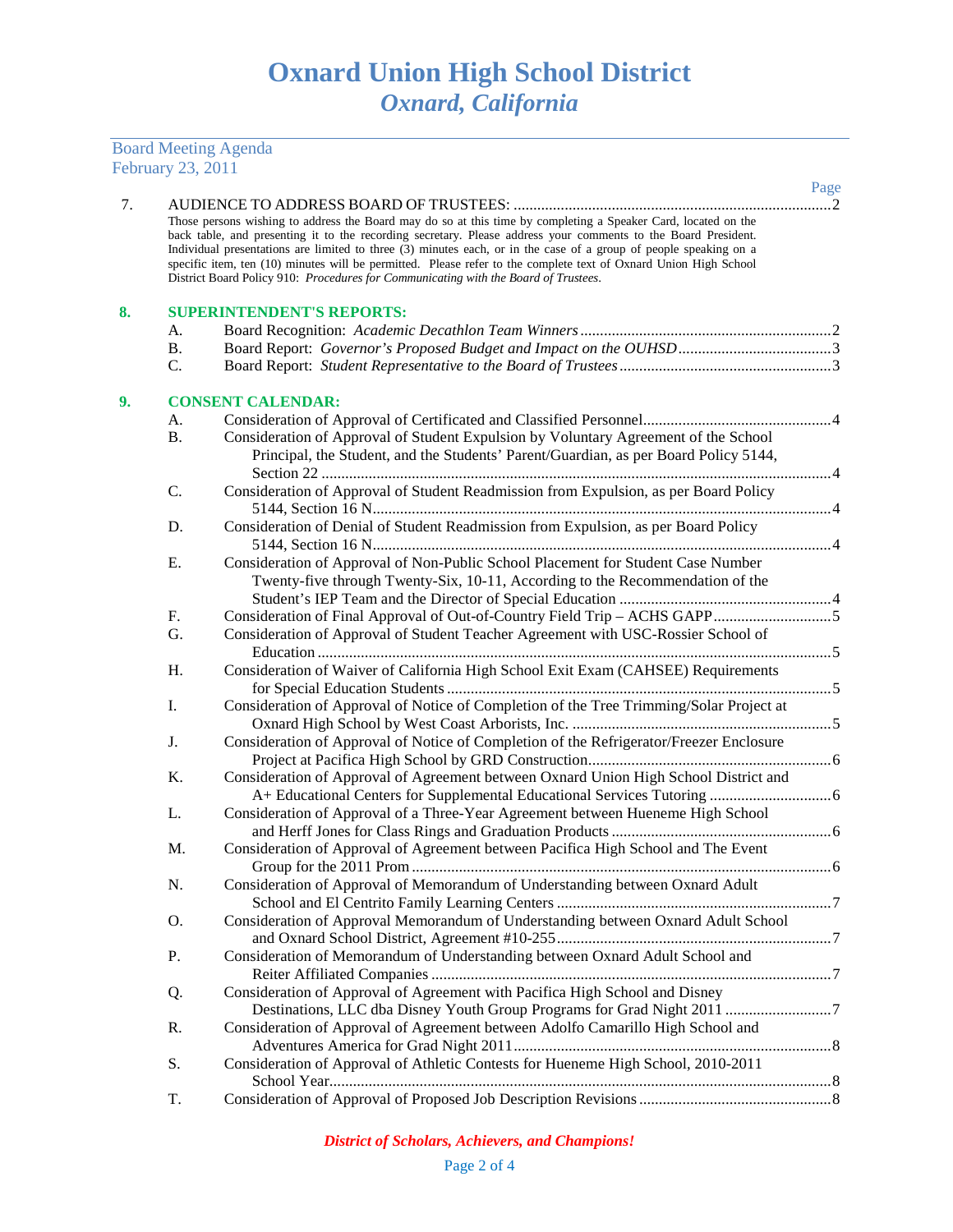Board Meeting Agenda

|     | February 23, 2011 |                                                                                                                                                                                                                                                                                                                                                             |      |
|-----|-------------------|-------------------------------------------------------------------------------------------------------------------------------------------------------------------------------------------------------------------------------------------------------------------------------------------------------------------------------------------------------------|------|
| 9.  |                   | <b>CONSENT CALENDAR:</b>                                                                                                                                                                                                                                                                                                                                    | Page |
|     | U.                | Consideration of Approval of Purchase Orders and Direct Pays, February 10 – February                                                                                                                                                                                                                                                                        |      |
|     | V.                | Consideration of Approval of Agreement between Oxnard Union High School District and                                                                                                                                                                                                                                                                        |      |
|     | W.                | Consideration of Approval of Agreement between Oxnard Union High School District and<br>brier VI, Inc. dba Huntington Learning Center for Supplemental Educational Services                                                                                                                                                                                 |      |
|     | X.                |                                                                                                                                                                                                                                                                                                                                                             |      |
|     | Y.                | Consideration of Approval of Agreement between Adolfo Camarillo High School and                                                                                                                                                                                                                                                                             |      |
| 10. |                   | DISCUSSION/INFORMATION ITEMS: For discussion only; no action is taken on<br>discussion/information items.<br><b>School Facilities:</b>                                                                                                                                                                                                                      |      |
|     | А.                |                                                                                                                                                                                                                                                                                                                                                             |      |
|     | <b>B.</b>         |                                                                                                                                                                                                                                                                                                                                                             |      |
|     | C.<br>D.          |                                                                                                                                                                                                                                                                                                                                                             |      |
|     |                   |                                                                                                                                                                                                                                                                                                                                                             |      |
| 11. |                   | <b>ACTION ITEMS</b>                                                                                                                                                                                                                                                                                                                                         |      |
|     | А.                | Consideration of Approval of Adolfo Camarillo High School Swimming Pool, Cost and                                                                                                                                                                                                                                                                           |      |
|     | <b>B.</b>         | Consideration of Approval of Hueneme High School Swimming Pool, Cost and Location 10                                                                                                                                                                                                                                                                        |      |
|     | C.                |                                                                                                                                                                                                                                                                                                                                                             |      |
|     | D.                |                                                                                                                                                                                                                                                                                                                                                             |      |
|     | Ε.                | Consideration of Approval of California School Boards Association (CSBA) Delegate                                                                                                                                                                                                                                                                           |      |
|     | F.                | Consideration of Adoption of Resolution No. 11-12, Resolution to Support Placing a                                                                                                                                                                                                                                                                          |      |
|     | G.                | Consideration of Adoption of Resolution No. 11-13, Authorizing the Borrowing of Funds for<br>Fiscal Year 2011-2012 and the Issuance and Sale or More Series of 2011-2012 Tax and<br>Revenue Anticipation Notes (TRANs) Therefor and Participation in the California<br>School Cash Reserve Program and Requesting the Board of Supervisors of the county to |      |
|     | Η.                | Consideration of Approval of Memorandum of Understanding between Oxnard Union High                                                                                                                                                                                                                                                                          |      |
|     | I.                | Consideration of Approval of Memorandum of Understanding between Oxnard Union High                                                                                                                                                                                                                                                                          |      |
|     | J.                | Consideration of Adoption of Resolution No. 11-14 In Support of Full Funding of County                                                                                                                                                                                                                                                                      |      |
| 12. |                   |                                                                                                                                                                                                                                                                                                                                                             |      |
|     | А.                | Correspondence                                                                                                                                                                                                                                                                                                                                              |      |
|     | <b>B.</b>         | <b>Reports and Communications</b>                                                                                                                                                                                                                                                                                                                           |      |
|     | C.                | <b>Interests and Concerns</b>                                                                                                                                                                                                                                                                                                                               |      |
| 13. |                   |                                                                                                                                                                                                                                                                                                                                                             |      |
| 14. |                   |                                                                                                                                                                                                                                                                                                                                                             |      |

## *District of Scholars, Achievers, and Champions!*